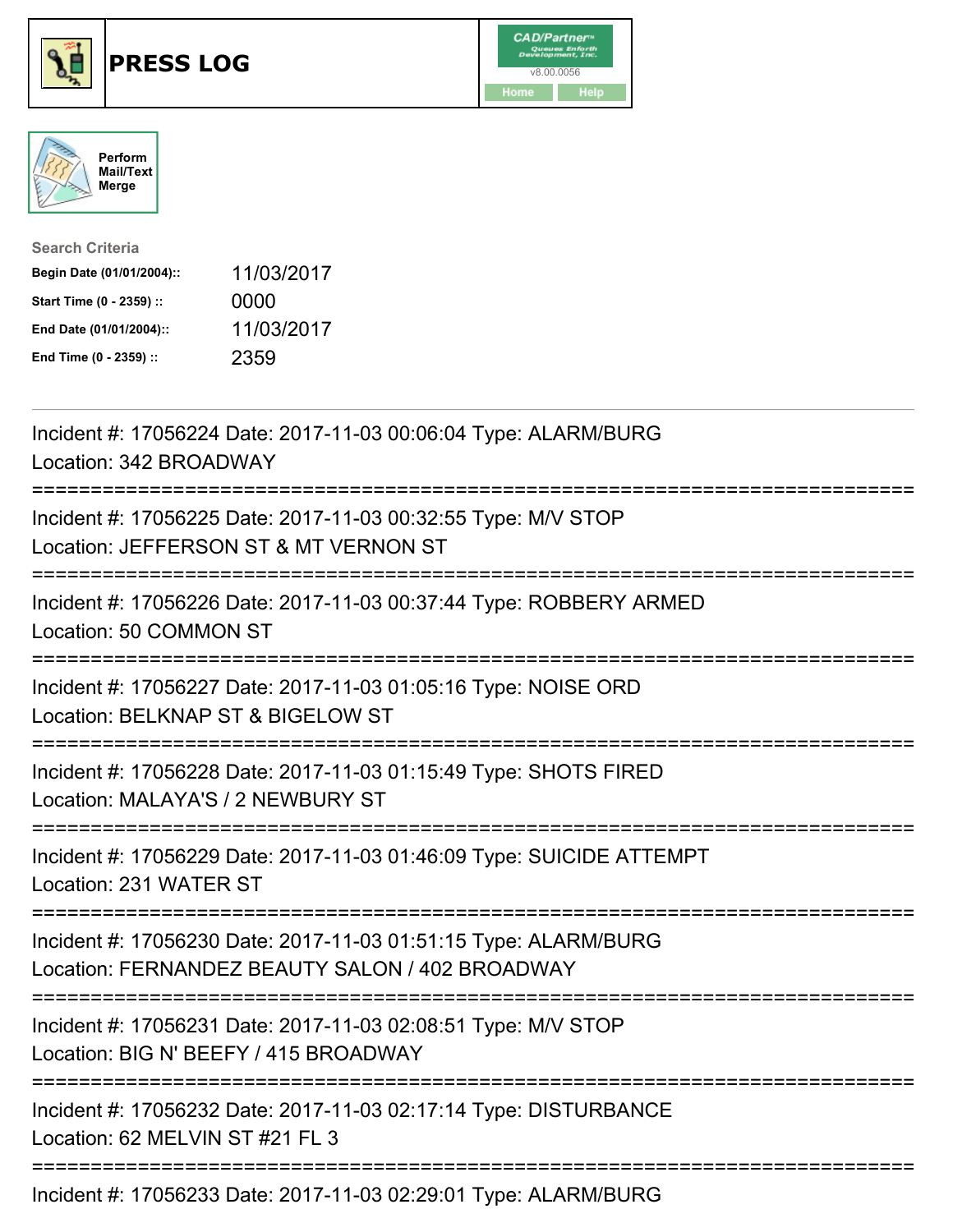Location: EASTERN BANK / 486 ESSEX ST =========================================================================== Incident #: 17056234 Date: 2017-11-03 02:37:58 Type: M/V STOP Location: BAY STATE RD & WATER ST =========================================================================== Incident #: 17056235 Date: 2017-11-03 03:12:52 Type: ALARM/BURG Location: BOSTON MARKET / 435 WINTHROP AV =========================================================================== Incident #: 17056236 Date: 2017-11-03 03:24:50 Type: STOL/MV/PAS Location: 224 BAILEY ST FL 3 =========================================================================== Incident #: 17056237 Date: 2017-11-03 03:31:45 Type: M/V STOP Location: ANDOVER ST & S BROADWAY =========================================================================== Incident #: 17056238 Date: 2017-11-03 03:46:36 Type: M/V STOP Location: S UNION ST & SALEM ST =========================================================================== Incident #: 17056239 Date: 2017-11-03 03:51:51 Type: THREATS Location: 360 BROADWAY =========================================================================== Incident #: 17056240 Date: 2017-11-03 04:13:57 Type: ALARM/BURG Location: ARREST--DUNKIN DONUTS / 61 S UNION ST =========================================================================== Incident #: 17056241 Date: 2017-11-03 04:23:17 Type: ALARM/BURG Location: METRO PCS / 160 BROADWAY =========================================================================== Incident #: 17056242 Date: 2017-11-03 04:35:07 Type: M/V STOP Location: BROADWAY & WATER ST =========================================================================== Incident #: 17056243 Date: 2017-11-03 04:49:36 Type: M/V STOP Location: BROADWAY & WATER ST =========================================================================== Incident #: 17056244 Date: 2017-11-03 05:03:51 Type: MEDIC SUPPORT Location: 77 S UNION ST #111 FL 1 =========================================================================== Incident #: 17056245 Date: 2017-11-03 05:11:16 Type: M/V STOP Location: METHUEN ST & UNION ST =========================================================================== Incident #: 17056246 Date: 2017-11-03 05:16:36 Type: SHOTS FIRED Location: 69 CRESCENT ST =========================================================================== Incident #: 17056247 Date: 2017-11-03 05:40:11 Type: M/V STOP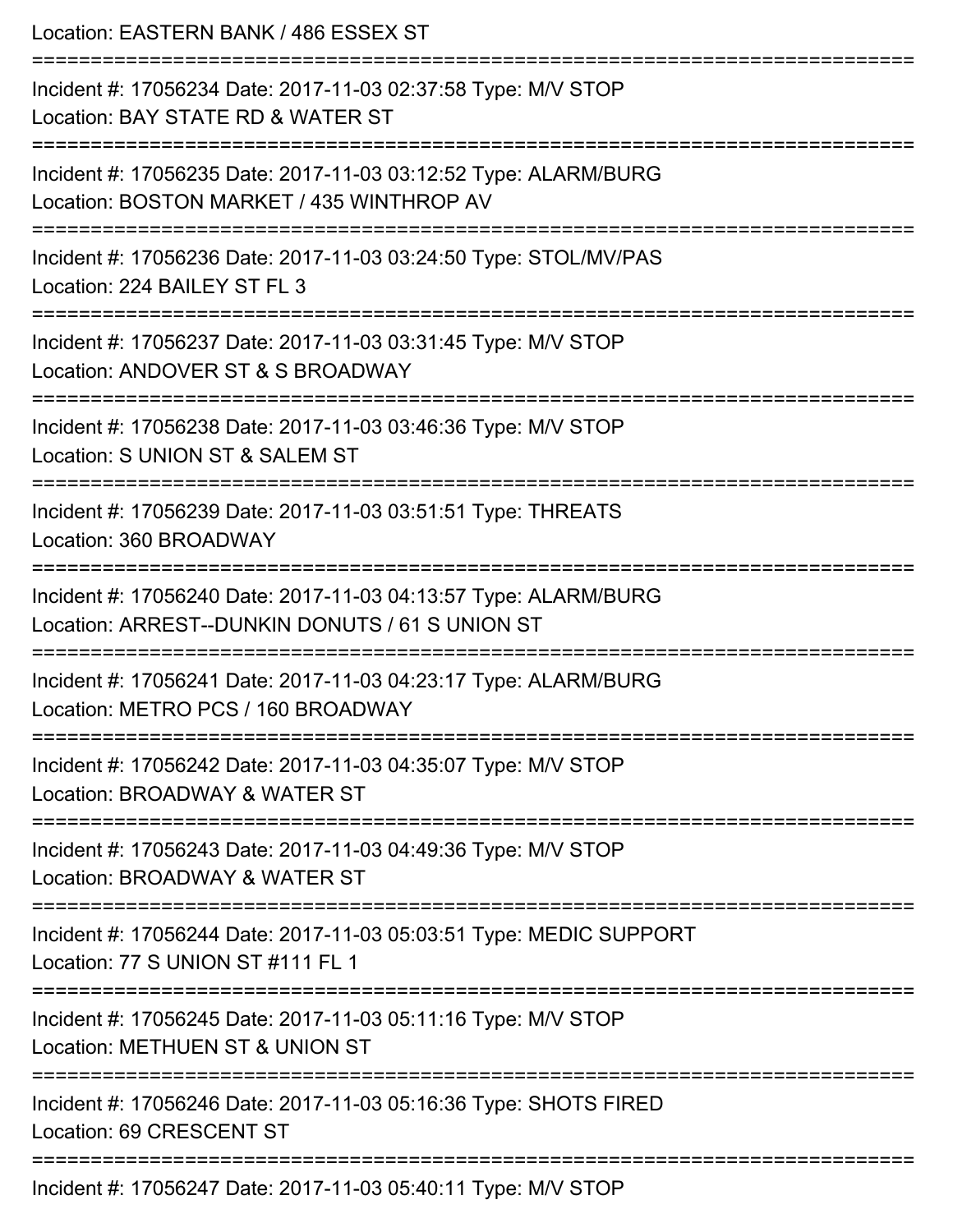| Incident #: 17056248 Date: 2017-11-03 05:46:51 Type: ALARM/BURG<br>Location: LEAHY SCHOOL / 100 ERVING AV              |
|------------------------------------------------------------------------------------------------------------------------|
| Incident #: 17056249 Date: 2017-11-03 05:57:46 Type: UNWANTEDGUEST<br>Location: 15 DURHAM ST                           |
| Incident #: 17056250 Date: 2017-11-03 06:29:31 Type: SUS PERS/MV<br>Location: 3 NEWTON ST                              |
| Incident #: 17056251 Date: 2017-11-03 07:07:26 Type: PARK & WALK<br>Location: 205 BROADWAY                             |
| Incident #: 17056252 Date: 2017-11-03 07:08:03 Type: CK WELL BEING<br>Location: RITA HALL / 490 HAMPSHIRE ST #314 FL 3 |
| Incident #: 17056253 Date: 2017-11-03 07:21:52 Type: ALARM/BURG<br>Location: BROTHERS PIZZA / 145 LAWRENCE ST          |
| Incident #: 17056254 Date: 2017-11-03 07:25:44 Type: SUS PERS/MV<br>Location: 91 N PARISH RD                           |
| Incident #: 17056255 Date: 2017-11-03 07:34:44 Type: M/V STOP<br>Location: APPLETON ST & METHUEN ST                    |
| Incident #: 17056256 Date: 2017-11-03 07:41:27 Type: M/V STOP<br>Location: EXETER ST & OSGOOD ST                       |
| Incident #: 17056257 Date: 2017-11-03 07:44:22 Type: MAL DAMAGE<br>Location: 15 DURHAM ST                              |
| Incident #: 17056258 Date: 2017-11-03 07:50:57 Type: UNWANTEDGUEST<br>Location: ARREST ST. PATS / 118 S BROADWAY       |
| Incident #: 17056259 Date: 2017-11-03 07:56:45 Type: 209A/VIOLATION<br>Location: ARREST / 15 UNION ST                  |
| Incident #: 17056260 Date: 2017-11-03 07:59:12 Type: WIRE DOWN<br>Location: MILTON ST & PROVIDENCE ST                  |
| Incident #: 17056261 Date: 2017-11-03 08:09:15 Type: TEST QED                                                          |

Location: 95 JAMAICA ST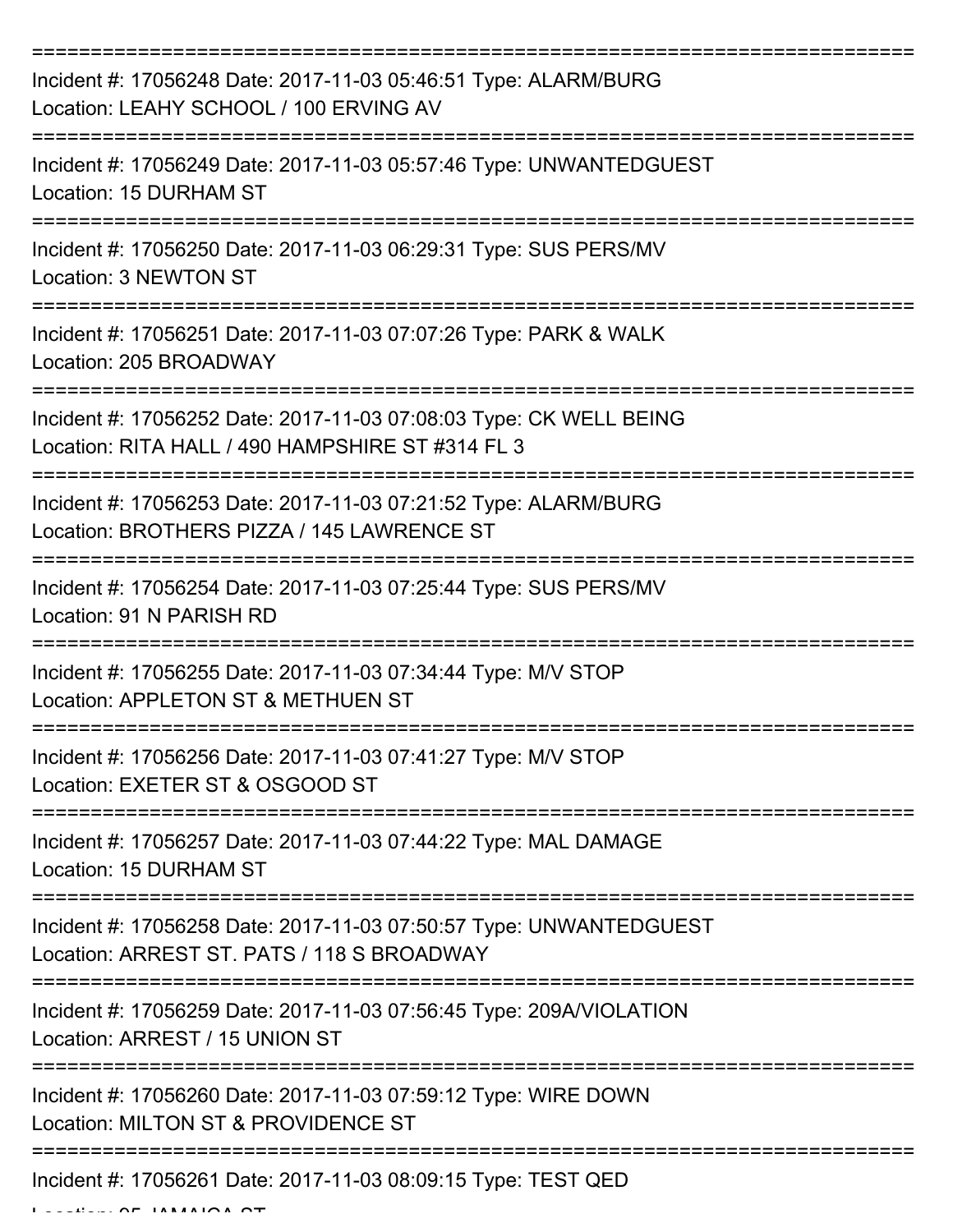| Incident #: 17056262 Date: 2017-11-03 08:17:16 Type: M/V STOP<br><b>Location: MERRIMACK ST</b>                   |
|------------------------------------------------------------------------------------------------------------------|
| Incident #: 17056263 Date: 2017-11-03 08:18:15 Type: ALARM/BURG<br>Location: ESSEX TOWERS / 18 FRANKLIN ST       |
| Incident #: 17056264 Date: 2017-11-03 08:19:26 Type: GENERAL SERV<br>Location: CORNISH ST & MONTGOMERY ST        |
| Incident #: 17056265 Date: 2017-11-03 08:26:32 Type: STOL/MV/PAS<br>Location: 33 JUNIPER ST                      |
| Incident #: 17056266 Date: 2017-11-03 08:42:42 Type: LOST PROPERTY<br>Location: 57 KENNETH ST                    |
| Incident #: 17056267 Date: 2017-11-03 08:46:36 Type: AUTO ACC/UNK PI<br>Location: S UNION ST & SALEM ST          |
| Incident #: 17056268 Date: 2017-11-03 08:47:01 Type: ALARMS<br>Location: FERNANDEZ RESD. / 271 CYPRESS AV        |
| Incident #: 17056269 Date: 2017-11-03 08:55:40 Type: THREATS<br>Location: FROST SCHOOL / 33 HAMLET ST            |
| Incident #: 17056270 Date: 2017-11-03 09:10:39 Type: LIC PLATE STO<br>Location: 120 FARNHAM ST                   |
| Incident #: 17056271 Date: 2017-11-03 09:15:41 Type: INVESTIGATION<br>Location: WEATHERBEE SCHOOL / 75 NEWTON ST |
| Incident #: 17056272 Date: 2017-11-03 09:28:33 Type: B&E/PAST<br>Location: VERIZON / 435 WINTHROP AV             |
| Incident #: 17056273 Date: 2017-11-03 09:37:39 Type: M/V STOP<br>Location: 5 CROSBY ST                           |
| Incident #: 17056274 Date: 2017-11-03 09:38:24 Type: PARK & WALK<br>Location: BRADFORD ST & BROADWAY             |
| Incident #: 17056275 Date: 2017-11-03 09:45:54 Type: SUS PERS/MV                                                 |

Location: A STEVENIS AV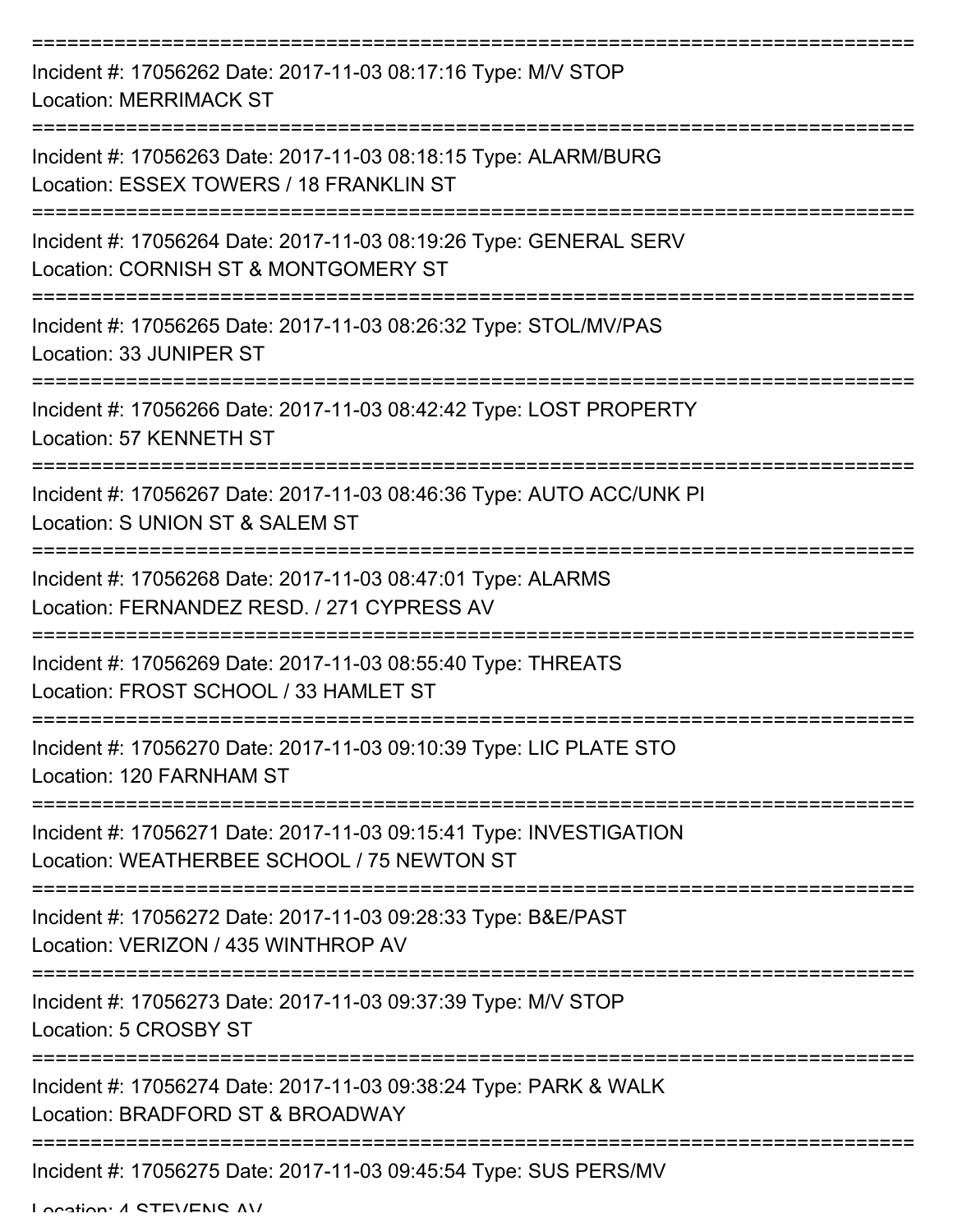| Incident #: 17056276 Date: 2017-11-03 09:47:15 Type: LOST PROPERTY<br>Location: 60 BENNINGTON ST FL 3                      |
|----------------------------------------------------------------------------------------------------------------------------|
| Incident #: 17056277 Date: 2017-11-03 09:49:06 Type: INVEST CONT<br>Location: 324 PROSPECT ST                              |
| Incident #: 17056280 Date: 2017-11-03 10:04:39 Type: WARRANT SERVE<br>Location: 59 SPRINGFIELD ST                          |
| Incident #: 17056278 Date: 2017-11-03 10:06:42 Type: MV/BLOCKING<br>Location: CURRIER ST & WILMOT ST                       |
| Incident #: 17056279 Date: 2017-11-03 10:08:02 Type: NOTIFICATION<br>Location: 99 DRACUT ST FL 3                           |
| Incident #: 17056281 Date: 2017-11-03 10:15:07 Type: ALARM/BURG<br>Location: EVANGELICAL CHURCH / 201 HAVERHILL ST         |
| Incident #: 17056282 Date: 2017-11-03 10:15:34 Type: THREATS<br>Location: 599 CANAL ST FL 3                                |
| Incident #: 17056283 Date: 2017-11-03 10:26:41 Type: SUS PERS/MV<br>Location: 46 THORNTON ST                               |
| Incident #: 17056284 Date: 2017-11-03 10:36:01 Type: DISTURBANCE<br>Location: 50 CROSS ST                                  |
| =================<br>Incident #: 17056285 Date: 2017-11-03 10:38:50 Type: TOW OF M/V<br>Location: ALLSTON ST & WOODLAND ST |
| Incident #: 17056286 Date: 2017-11-03 10:40:52 Type: DRUG VIO<br>Location: 272 E HAVERHILL ST                              |
| Incident #: 17056287 Date: 2017-11-03 10:59:28 Type: GENERAL SERV<br>Location: 200 COMMON ST                               |
| Incident #: 17056288 Date: 2017-11-03 11:04:59 Type: M/V STOP<br>Location: FRANKLIN ST & TREMONT ST                        |
| Incident #: 17056289 Date: 2017-11-03 11:10:35 Type: ALARM/BURG<br>Location: 78 EASTON ST FL 1                             |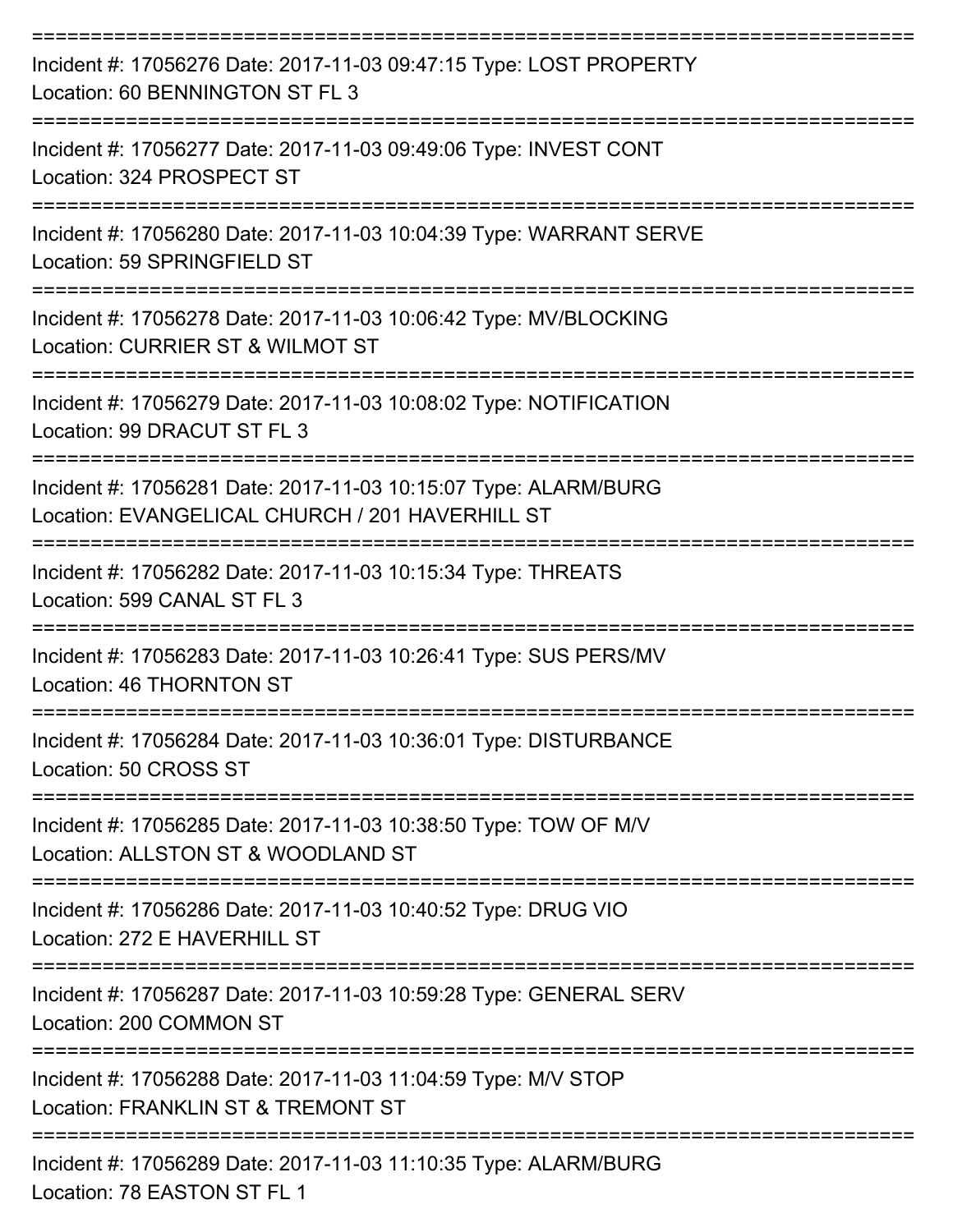| Incident #: 17056290 Date: 2017-11-03 11:13:07 Type: PARK & WALK<br>Location: BRADFORD ST & BROADWAY                                 |
|--------------------------------------------------------------------------------------------------------------------------------------|
| Incident #: 17056291 Date: 2017-11-03 11:15:21 Type: WARRANT SERVE<br>Location: 2 MUSEUM SQ                                          |
| Incident #: 17056292 Date: 2017-11-03 11:17:13 Type: M/V STOP<br>Location: 39 MEDFORD ST                                             |
| Incident #: 17056293 Date: 2017-11-03 11:18:50 Type: SUS PERS/MV<br>Location: ESSEX ST & HAMPSHIRE ST                                |
| Incident #: 17056294 Date: 2017-11-03 11:26:59 Type: GENERAL SERV<br><b>Location: WEST ST</b>                                        |
| Incident #: 17056295 Date: 2017-11-03 11:29:22 Type: TRANSPORT<br>Location: 2 APPLETON ST                                            |
| Incident #: 17056296 Date: 2017-11-03 11:34:50 Type: DRUG VIO<br>Location: 63 RAILROAD ST                                            |
| Incident #: 17056297 Date: 2017-11-03 11:37:58 Type: STOL/MV/PAS<br>Location: 1 TREMONT ST #1                                        |
| Incident #: 17056298 Date: 2017-11-03 11:40:22 Type: SPECIAL CHECK<br>Location: 360 BROADWAY                                         |
| Incident #: 17056299 Date: 2017-11-03 11:40:55 Type: M/V STOP<br>Location: BROADWAY & LOWELL ST<br>================================= |
| Incident #: 17056300 Date: 2017-11-03 11:41:30 Type: M/V STOP<br>Location: S UNION ST & SALEM ST                                     |
| Incident #: 17056301 Date: 2017-11-03 11:45:27 Type: M/V STOP<br>Location: S UNION ST & SALEM ST                                     |
| Incident #: 17056302 Date: 2017-11-03 11:46:37 Type: AUTO ACC/NO PI<br>Location: CHICKERING ST & WINTHROP AV                         |
| Incident #: 17056303 Date: 2017-11-03 11:48:41 Type: SUS PERS/MV<br>Location: 49 BLANCHARD ST                                        |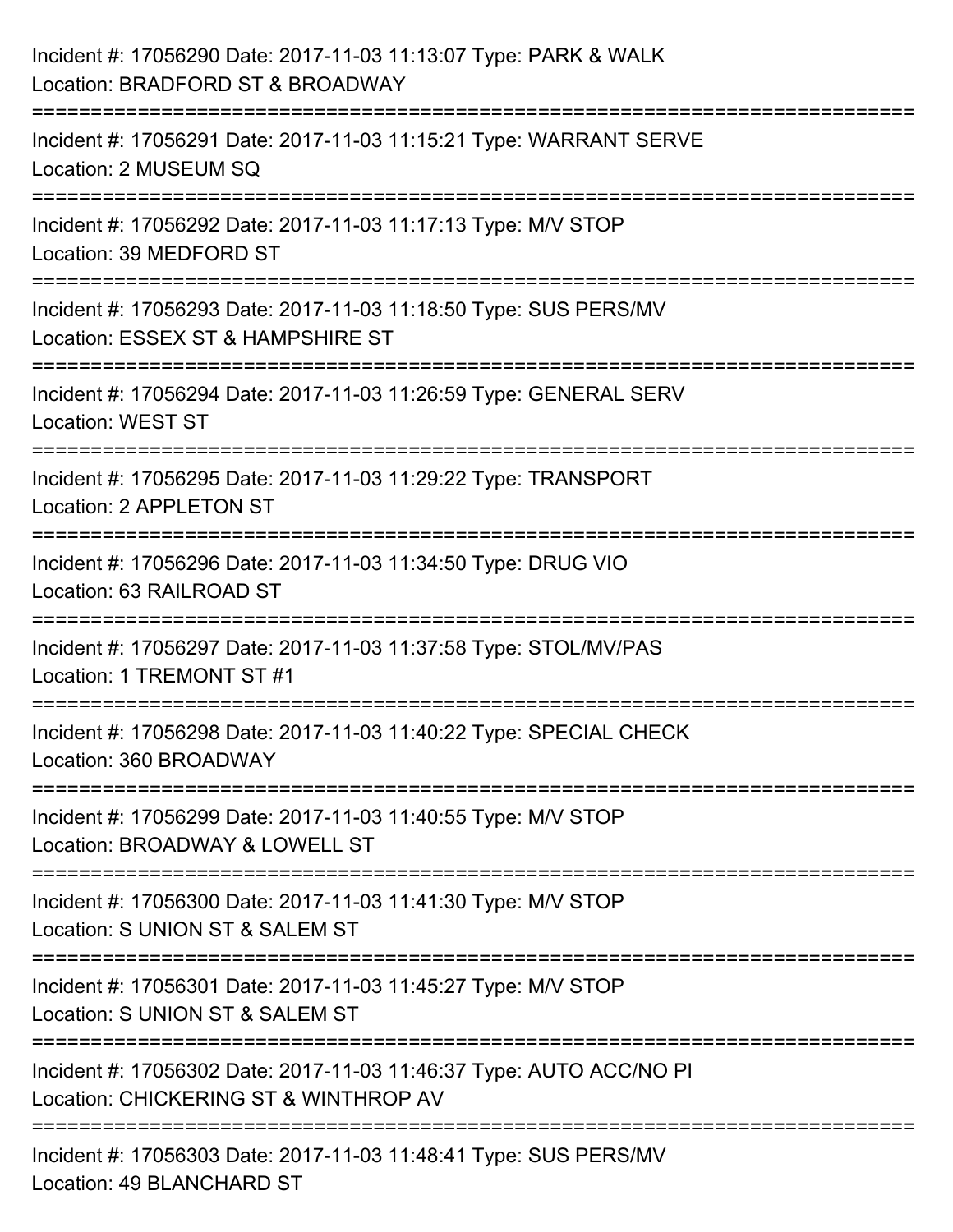| Incident #: 17056304 Date: 2017-11-03 11:53:45 Type: M/V STOP<br>Location: S UNION ST & WINTHROP AV                                    |
|----------------------------------------------------------------------------------------------------------------------------------------|
| Incident #: 17056306 Date: 2017-11-03 11:56:55 Type: INVEST CONT<br>Location: 12 METHUEN ST                                            |
| Incident #: 17056305 Date: 2017-11-03 11:57:29 Type: AUTO ACC/NO PI<br>Location: BROADWAY & CANAL ST<br>:============================= |
| Incident #: 17056307 Date: 2017-11-03 12:05:57 Type: M/V STOP<br>Location: 5 BROMFIELD ST                                              |
| Incident #: 17056308 Date: 2017-11-03 12:09:28 Type: M/V STOP<br>Location: 1392778 / COMMON ST & LAWRENCE ST                           |
| Incident #: 17056309 Date: 2017-11-03 12:11:43 Type: AUTO ACC/NO PI<br>Location: BUTLER ST & MARGIN ST                                 |
| Incident #: 17056310 Date: 2017-11-03 12:12:00 Type: M/V STOP<br>Location: AMESBURY ST & ESSEX ST                                      |
| Incident #: 17056311 Date: 2017-11-03 12:24:07 Type: LOCKOUT<br>Location: 31 JACKSON ST #UNIT 5                                        |
| Incident #: 17056312 Date: 2017-11-03 12:29:31 Type: DISTURBANCE<br>Location: 118A MARSTON ST                                          |
| Incident #: 17056313 Date: 2017-11-03 12:43:44 Type: CK WELL BEING<br>Location: 40 WHITE ST #59                                        |
| Incident #: 17056315 Date: 2017-11-03 12:46:33 Type: B&E/PAST<br>Location: 88 CROSS ST FL 1                                            |
| Incident #: 17056314 Date: 2017-11-03 12:47:32 Type: WARRANT SERVE<br>Location: 499 ESSEX ST FL 3                                      |
| Incident #: 17056316 Date: 2017-11-03 12:50:23 Type: INVESTIGATION<br>Location: BAILEY ST & SHAWSHEEN RD                               |
| Incident #: 17056317 Date: 2017-11-03 12:55:14 Type: RECOV/STOL/MV<br>Location: 110 AUBURN ST                                          |

===========================================================================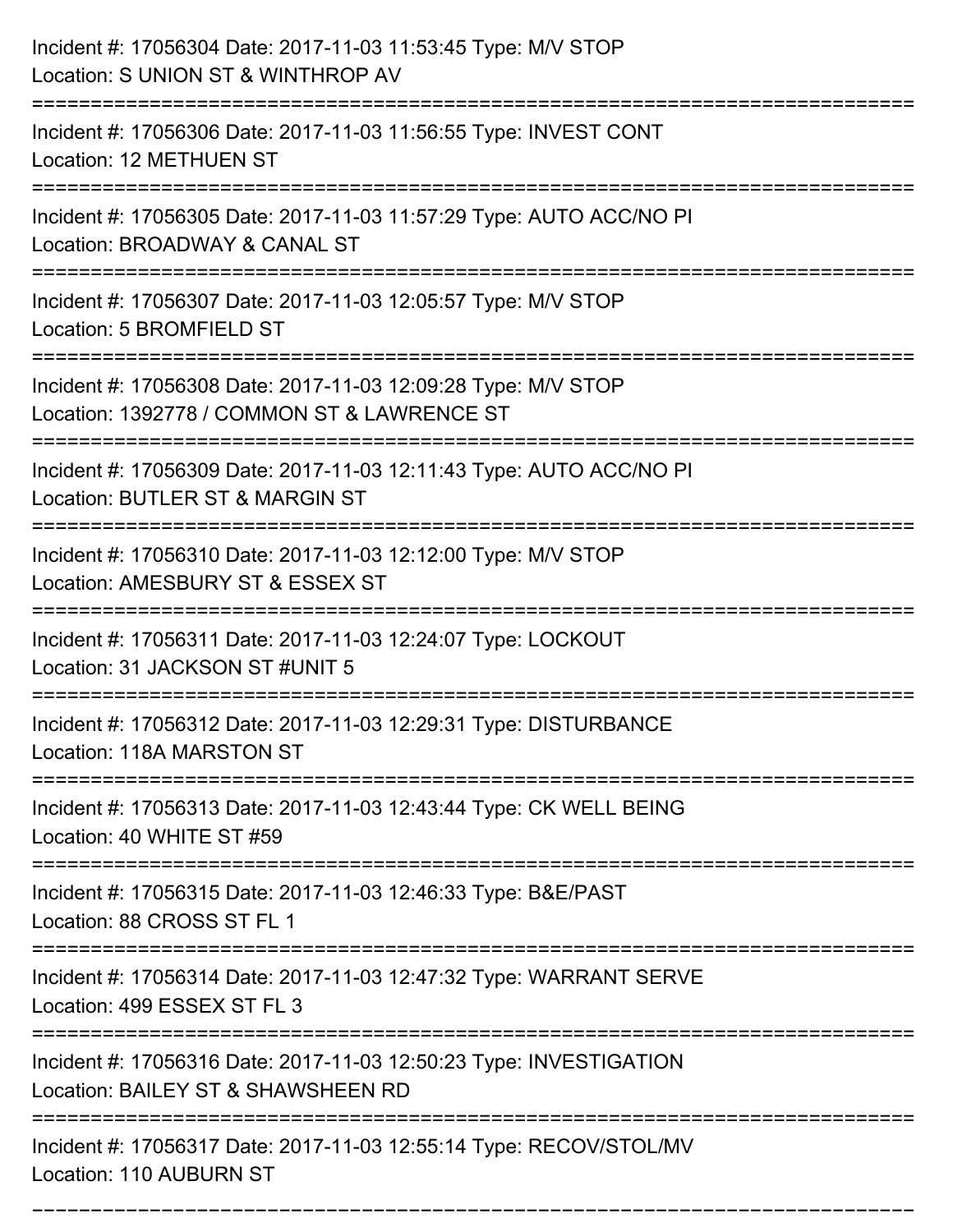| Incident #: 17056318 Date: 2017-11-03 12:56:41 Type: M/V STOP<br>Location: EUTAW ST & FITZ ST<br>========================= |
|----------------------------------------------------------------------------------------------------------------------------|
| Incident #: 17056319 Date: 2017-11-03 12:58:47 Type: DRUG VIO<br>Location: FOSTER ST & S UNION ST                          |
| Incident #: 17056320 Date: 2017-11-03 13:06:23 Type: SUS PERS/MV<br>Location: 77 CAMBRIDGE ST                              |
| Incident #: 17056321 Date: 2017-11-03 13:11:23 Type: AUTO ACC/NO PI<br>Location: 304 JACKSON ST                            |
| Incident #: 17056322 Date: 2017-11-03 13:22:39 Type: KEEP PEACE<br>Location: 65 HANCOCK ST                                 |
| Incident #: 17056324 Date: 2017-11-03 13:33:09 Type: WARRANT SERVE<br>Location: 1 GENERAL ST                               |
| Incident #: 17056323 Date: 2017-11-03 13:34:52 Type: WARRANT SERVE<br>Location: 90 LOWELL ST                               |
| Incident #: 17056325 Date: 2017-11-03 13:40:17 Type: A&B PAST<br>Location: FERN ST & LAWRENCE ST                           |
| Incident #: 17056326 Date: 2017-11-03 13:41:41 Type: AUTO ACC/NO PI<br>Location: LEE CHEN RESTARAUNT / 230 WINTHROP AV     |
| Incident #: 17056327 Date: 2017-11-03 13:53:10 Type: TOW/REPOSSED<br>Location: 47 JUNIPER ST                               |
| Incident #: 17056328 Date: 2017-11-03 13:57:49 Type: WIRE DOWN<br>Location: LOWELL ST & WARREN ST                          |
| Incident #: 17056329 Date: 2017-11-03 14:17:43 Type: MAL DAMAGE<br>Location: 70 BERKELEY ST                                |
| Incident #: 17056330 Date: 2017-11-03 14:23:33 Type: MAN DOWN<br>Location: WENDYS / 55 HAMPSHIRE ST                        |
| Incident #: 17056331 Date: 2017-11-03 14:25:16 Type: THREATS<br>Location: CITY HALL / 200 COMMON ST                        |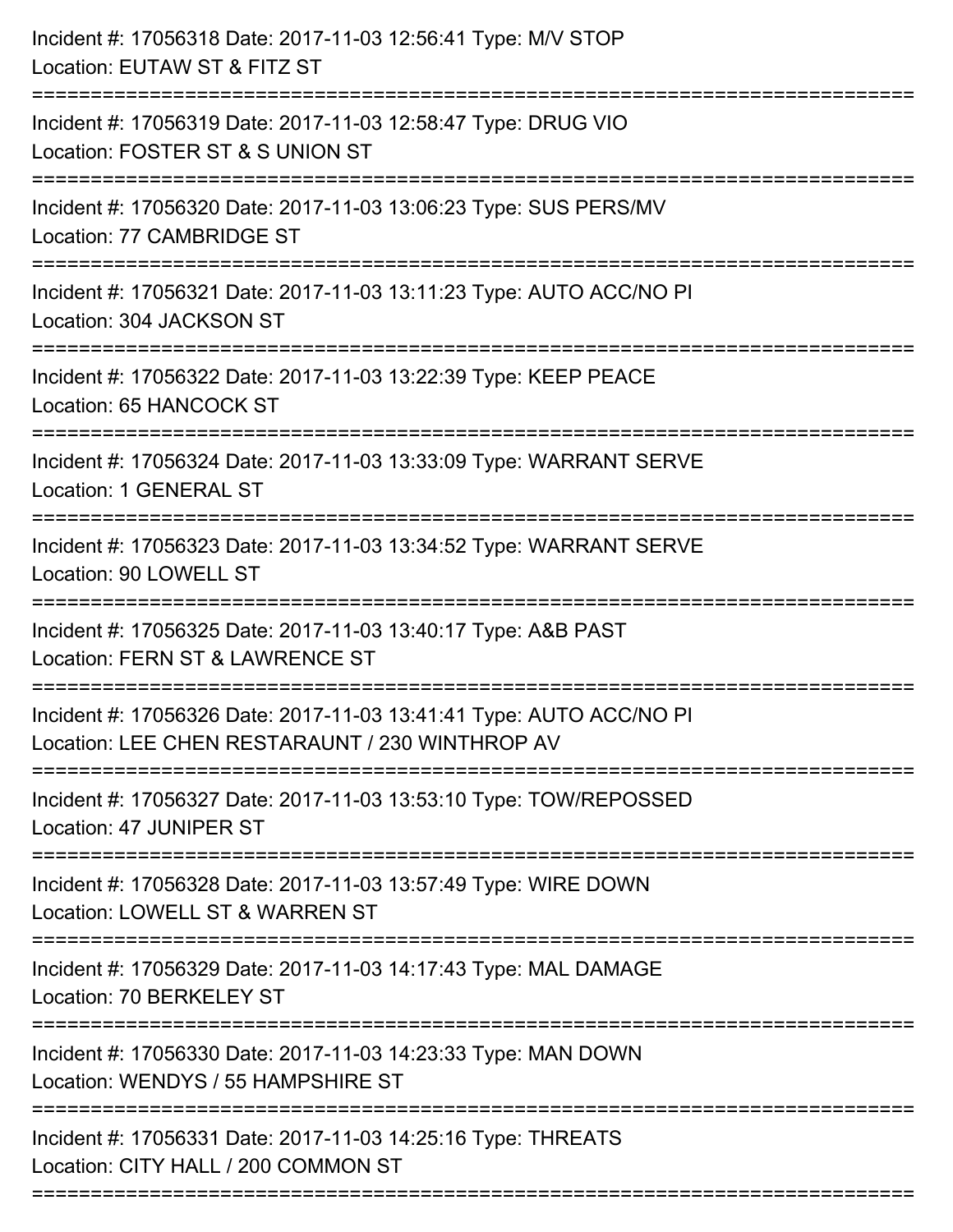| Location: LUIS VENTURA RESIDENCE / 99 ALLSTON ST                                                                                     |
|--------------------------------------------------------------------------------------------------------------------------------------|
| Incident #: 17056333 Date: 2017-11-03 14:53:02 Type: UNWANTEDGUEST<br>Location: 248 BROADWAY<br>==================================== |
| Incident #: 17056334 Date: 2017-11-03 14:57:34 Type: AUTO ACC/NO PI<br>Location: CENTRE ST & WALNUT ST                               |
| Incident #: 17056335 Date: 2017-11-03 14:58:44 Type: LARCENY/PAST<br>Location: GIGANTE SUPERMARKET / 139 PARK ST                     |
| Incident #: 17056336 Date: 2017-11-03 15:04:54 Type: ANIMAL COMPL<br>Location: 45 SULLIVAN AV                                        |
| Incident #: 17056337 Date: 2017-11-03 15:11:52 Type: KIDNAP/PAST<br>Location: 264 E HAVERHILL ST                                     |
| Incident #: 17056338 Date: 2017-11-03 15:29:26 Type: DRUG OVERDOSE<br>Location: 40 SUMMER ST                                         |
| Incident #: 17056339 Date: 2017-11-03 15:32:49 Type: ALARM/BURG<br>Location: MILLS MACHINE WORK / 30 CARVER ST                       |
| Incident #: 17056340 Date: 2017-11-03 15:35:24 Type: 209A/SERVE<br>Location: 40 UNION ST                                             |
| Incident #: 17056341 Date: 2017-11-03 15:36:39 Type: LARCENY/PAST<br>Location: 101 S BOWDOIN ST                                      |
| Incident #: 17056342 Date: 2017-11-03 15:46:23 Type: MISSING PERS<br>Location: 70 N PARISH RD                                        |
| Incident #: 17056343 Date: 2017-11-03 16:01:54 Type: M/V STOP<br>Location: LAWRENCE ST & LOWELL ST                                   |
| Incident #: 17056344 Date: 2017-11-03 16:10:27 Type: NOTIFICATION<br>Location: 115A CHESTER ST                                       |
| Incident #: 17056345 Date: 2017-11-03 16:12:16 Type: B&E/PROG<br>Location: 4 LISA LN                                                 |

Incident #: 17056346 Date: 2017 11 03 16:15:21 Type: 2017 11 03 16:15:21 Type: 2017 12:21 Type: 2017 12:21 Typ<br>.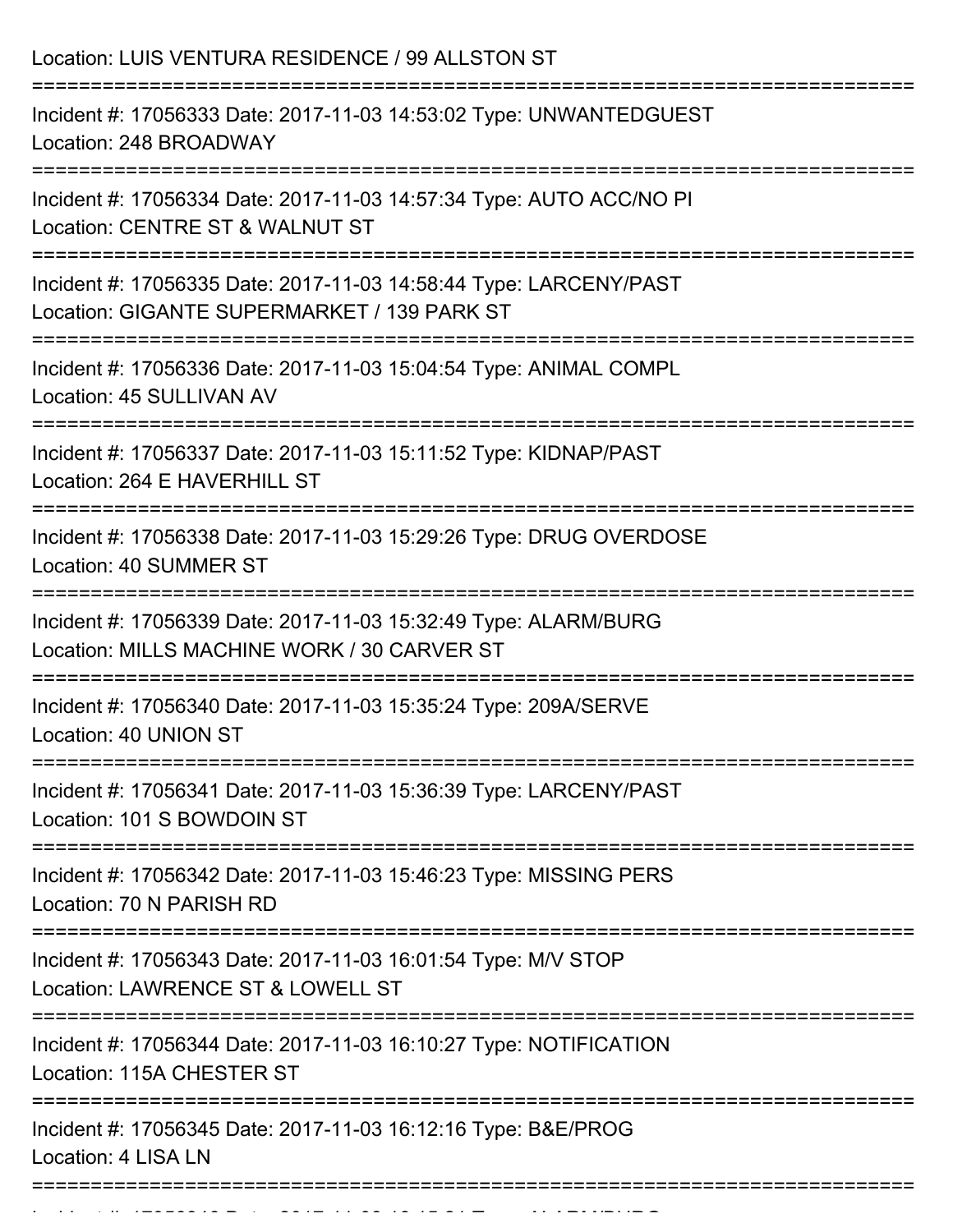| Location: GANGI REALTY / 273-274 PROSPECT ST                                                                                                |
|---------------------------------------------------------------------------------------------------------------------------------------------|
| Incident #: 17056347 Date: 2017-11-03 16:27:13 Type: INVESTIGATION<br>Location: 256 FARNHAM ST<br>================                          |
| Incident #: 17056348 Date: 2017-11-03 16:36:36 Type: AUTO ACC/PI<br>Location: S BROADWAY & S UNION ST EXT                                   |
| Incident #: 17056349 Date: 2017-11-03 16:43:52 Type: AUTO ACC/NO PI<br>Location: AVON ST & E HAVERHILL ST                                   |
| Incident #: 17056351 Date: 2017-11-03 17:08:01 Type: DRUG VIO<br>Location: 63 RAILROAD ST                                                   |
| Incident #: 17056350 Date: 2017-11-03 17:08:24 Type: ALARM/BURG<br>Location: NE LEGAL AID / 50 ISLAND ST<br>;============================== |
| Incident #: 17056353 Date: 2017-11-03 17:20:09 Type: KEEP PEACE<br>Location: 461 HAVERHILL ST FL 3                                          |
| Incident #: 17056352 Date: 2017-11-03 17:20:30 Type: ALARM/HOLD<br>Location: JJ COMPUTER REPAIR/ 9789658148 / 311 BROADWAY                  |
| Incident #: 17056354 Date: 2017-11-03 17:32:41 Type: GENERAL SERV<br>Location: 66 HAMPSHIRE ST #3A                                          |
| Incident #: 17056355 Date: 2017-11-03 17:38:21 Type: MEDIC SUPPORT<br>Location: 115 E CAMBRIDGE ST FL 2                                     |
| Incident #: 17056356 Date: 2017-11-03 17:52:10 Type: HIT & RUN M/V<br>Location: 81 BROOK ST                                                 |
| Incident #: 17056360 Date: 2017-11-03 17:55:47 Type: LOST PROPERTY<br>Location: 151 BOXFORD ST                                              |
| Incident #: 17056357 Date: 2017-11-03 17:56:05 Type: DISTURBANCE<br>Location: 50 BROADWAY                                                   |
| Incident #: 17056358 Date: 2017-11-03 18:00:32 Type: M/V STOP<br>Location: S UNION ST & WINTHROP AV                                         |
|                                                                                                                                             |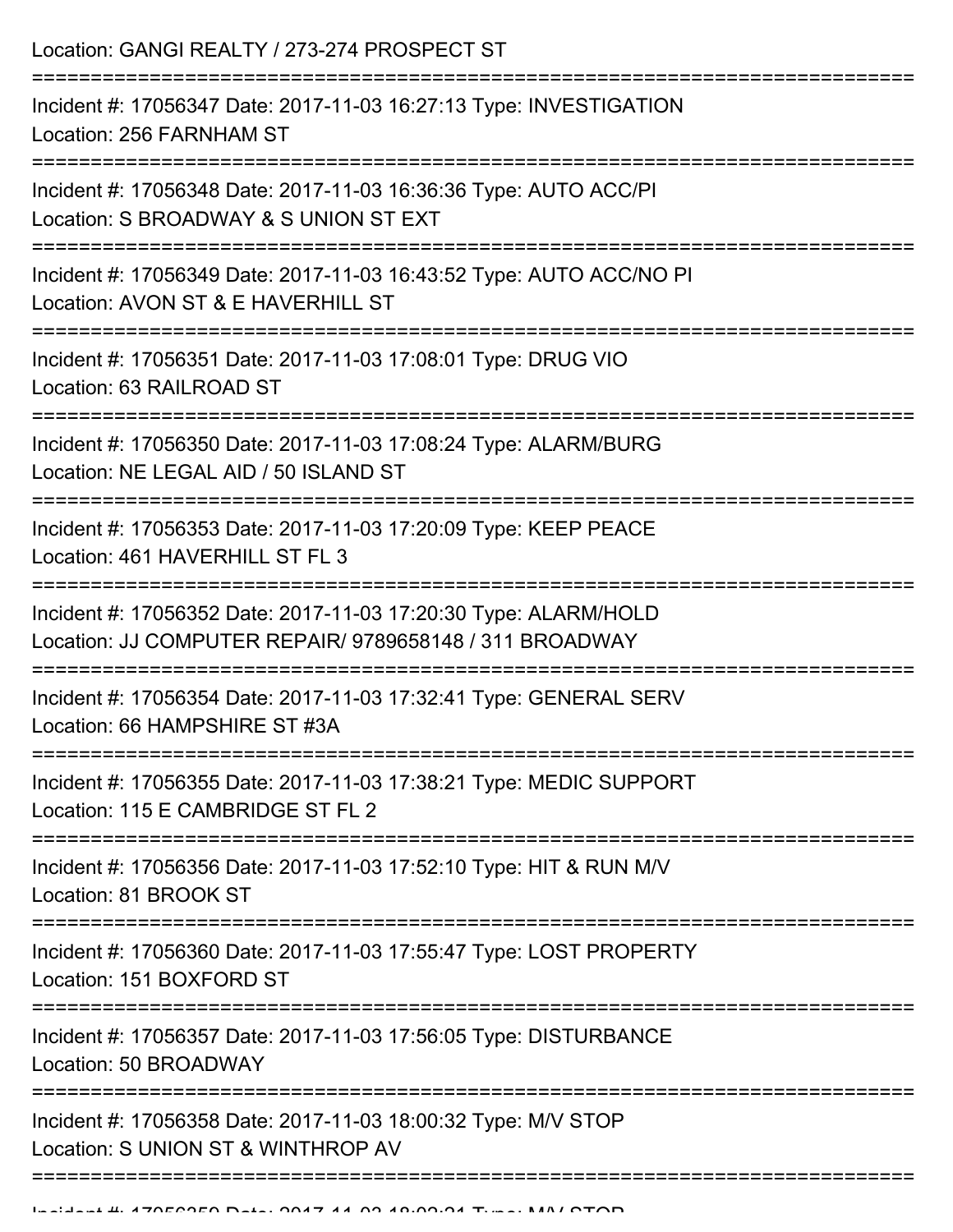| Location: ANDOVER ST & OSGOOD ST                                                                                                               |
|------------------------------------------------------------------------------------------------------------------------------------------------|
| Incident #: 17056361 Date: 2017-11-03 18:11:44 Type: M/V STOP<br>Location: 121 BOXFORD ST                                                      |
| Incident #: 17056362 Date: 2017-11-03 18:18:51 Type: M/V STOP<br>Location: BAILEY ST & OSGOOD ST                                               |
| Incident #: 17056363 Date: 2017-11-03 18:22:00 Type: M/V STOP<br>Location: HOLT ST & WATER ST                                                  |
| Incident #: 17056364 Date: 2017-11-03 18:24:00 Type: TRESPASSING<br>Location: 360 BROADWAY                                                     |
| Incident #: 17056365 Date: 2017-11-03 18:25:22 Type: DISTURBANCE<br>Location: ACTON ST & BROADWAY                                              |
| Incident #: 17056366 Date: 2017-11-03 18:29:47 Type: GENERAL SERV<br>Location: 19 WINTER ST                                                    |
| Incident #: 17056367 Date: 2017-11-03 18:32:43 Type: M/V STOP<br>Location: BROADWAY & LOWELL ST                                                |
| =====================================<br>Incident #: 17056368 Date: 2017-11-03 18:35:46 Type: MAN DOWN<br>Location: DORCHESTER ST & S UNION ST |
| ==============================<br>Incident #: 17056369 Date: 2017-11-03 18:39:14 Type: WIRE DOWN<br>Location: 57 BOXFORD ST                    |
| Incident #: 17056370 Date: 2017-11-03 18:41:34 Type: ALARM/BURG<br>Location: ERICA RODRIGUEZ RESIDENCE / 40 BORDER ST #1                       |
| Incident #: 17056372 Date: 2017-11-03 18:48:31 Type: THREATS<br>Location: 326 S UNION ST                                                       |
| Incident #: 17056371 Date: 2017-11-03 18:49:52 Type: M/V STOP<br>Location: BROADWAY & ESSEX ST                                                 |
| Incident #: 17056373 Date: 2017-11-03 19:00:54 Type: MAN DOWN<br>Location: 343 LOWELL ST FL 2                                                  |
| Incident #: 17056374 Date: 2017-11-03 19:06:17 Type: M/V STOP                                                                                  |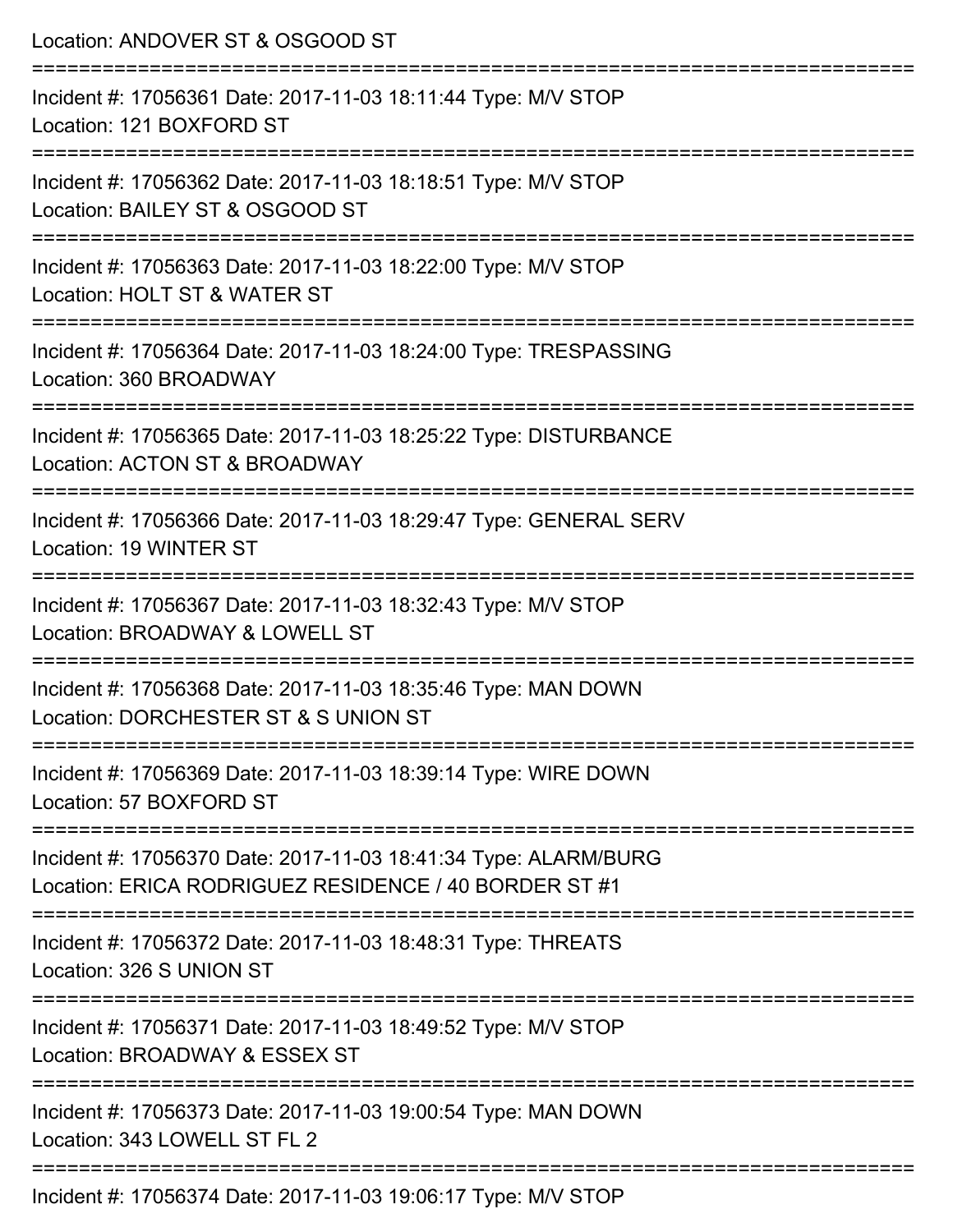| Incident #: 17056375 Date: 2017-11-03 19:06:25 Type: LIC PLATE STO<br>Location: 687 ESSEX ST                                         |
|--------------------------------------------------------------------------------------------------------------------------------------|
| Incident #: 17056376 Date: 2017-11-03 19:07:44 Type: M/V STOP<br>Location: HAVERHILL ST & WHITE ST                                   |
| Incident #: 17056377 Date: 2017-11-03 19:26:45 Type: NOTIFICATION<br>Location: 364 S BROADWAY<br>.---------------------------------- |
| Incident #: 17056378 Date: 2017-11-03 19:27:41 Type: DISTURBANCE<br>Location: 109 LAWRENCE ST                                        |
| Incident #: 17056379 Date: 2017-11-03 19:29:07 Type: HIT & RUN M/V<br>Location: 81 BROOK ST                                          |
| Incident #: 17056380 Date: 2017-11-03 19:33:05 Type: A&B D/W PAST<br>Location: RIVERSIDE HOUSE OF PIZZA / 8 S BROADWAY               |
| Incident #: 17056381 Date: 2017-11-03 19:35:30 Type: LOUD NOISE<br>Location: 53 GREENWOOD ST                                         |
| Incident #: 17056382 Date: 2017-11-03 19:41:28 Type: M/V STOP<br>Location: S UNION ST & WINTHROP AV                                  |
| Incident #: 17056383 Date: 2017-11-03 19:49:08 Type: LOST PROPERTY<br>Location: 147 FARNHAM ST FL 1                                  |
| Incident #: 17056384 Date: 2017-11-03 19:55:35 Type: GENERAL SERV<br>Location: 15 BUSWELL ST                                         |
| Incident #: 17056385 Date: 2017-11-03 20:04:16 Type: DRUG OVERDOSE<br>Location: 30 WINTHROP AV                                       |
| Incident #: 17056386 Date: 2017-11-03 20:10:40 Type: UNWANTEDGUEST<br>Location: 21 E HAVERHILL ST #1R                                |
| Incident #: 17056387 Date: 2017-11-03 20:12:04 Type: AUTO ACC/NO PI<br><b>Location: 21 TREMONT ST</b>                                |
| Incident #: 17056388 Date: 2017-11-03 20:22:32 Type: DISTURBANCE                                                                     |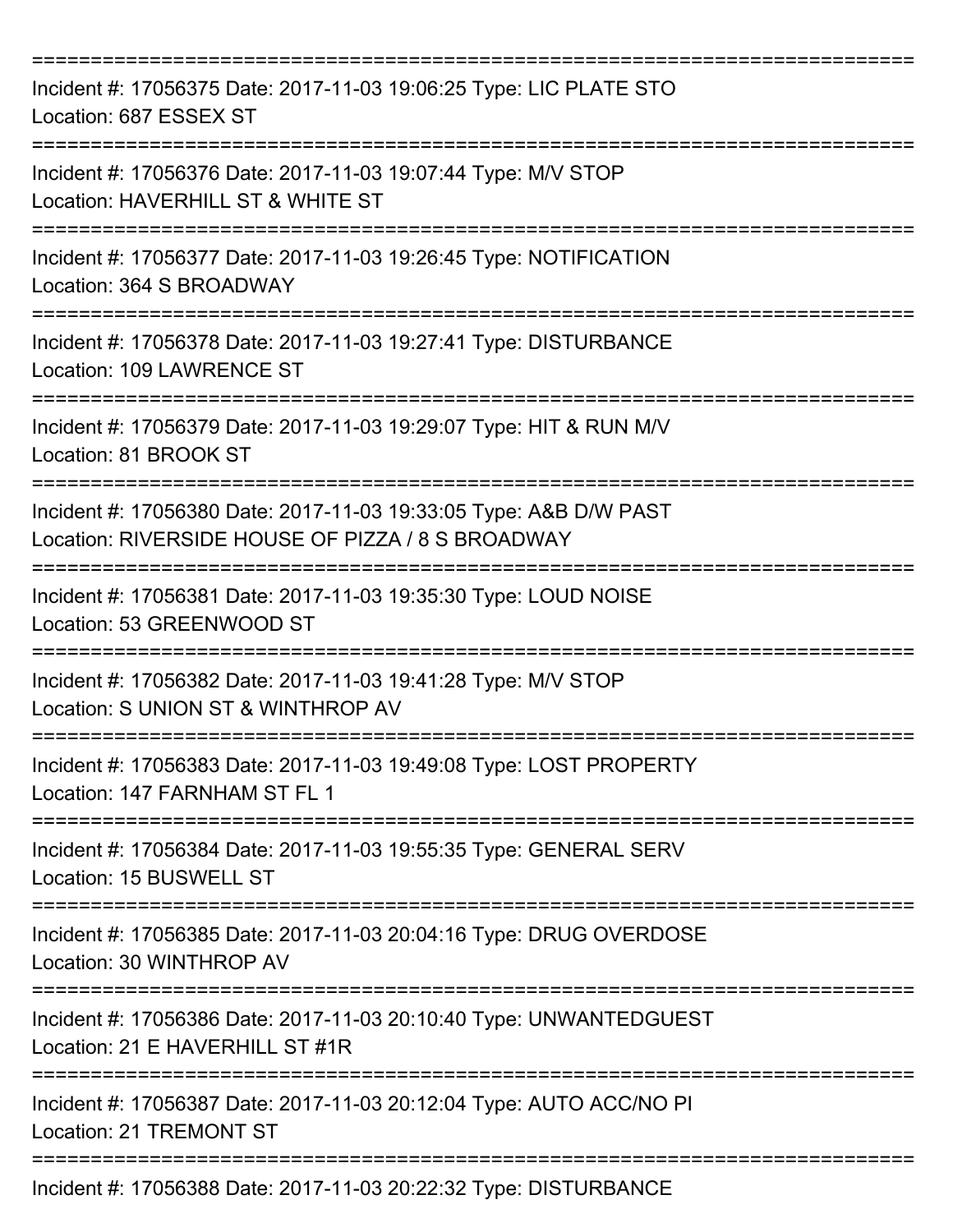| Incident #: 17056389 Date: 2017-11-03 20:26:29 Type: SUS PERS/MV<br>Location: 14 ALMA ST                               |
|------------------------------------------------------------------------------------------------------------------------|
| Incident #: 17056390 Date: 2017-11-03 20:27:41 Type: AUTO ACC/NO PI<br>Location: TREMONT ST & WEST ST                  |
| Incident #: 17056391 Date: 2017-11-03 20:30:11 Type: ALARM/BURG<br>Location: BRUNO/ 9789750180 / 220 FERRY ST          |
| Incident #: 17056393 Date: 2017-11-03 20:46:17 Type: THREATS<br>Location: WALK IN WALK IN / 112 STEARNS AV FL 2        |
| Incident #: 17056392 Date: 2017-11-03 20:46:32 Type: THREATS/PROG<br>Location: 103 BROADWAY                            |
| Incident #: 17056394 Date: 2017-11-03 20:55:38 Type: COURT DOC SERVE<br>Location: 619 ESSEX ST                         |
| Incident #: 17056395 Date: 2017-11-03 21:01:23 Type: M/V STOP<br>Location: LAWRENCE ST & LOWELL ST                     |
| Incident #: 17056398 Date: 2017-11-03 21:02:22 Type: HIT & RUN M/V<br>Location: BROADWAY & MANCHESTER ST               |
| Incident #: 17056396 Date: 2017-11-03 21:16:55 Type: A&B PAST<br>Location: BROADWAY & LOWELL ST                        |
| Incident #: 17056397 Date: 2017-11-03 21:21:38 Type: GENERAL SERV<br>Location: 191 PARKER ST                           |
| Incident #: 17056399 Date: 2017-11-03 21:36:30 Type: ALARM/BURG<br>Location: 3 J MARKET / 88 AUBURN ST                 |
| Incident #: 17056400 Date: 2017-11-03 21:46:36 Type: ALARM/BURG<br>Location: ALONZO RESIDENCE/ 9789086277 / 6 GREEN ST |
| Incident #: 17056401 Date: 2017-11-03 22:07:18 Type: M/V STOP<br>Location: LEBANON ST & WHITE ST                       |
| Incident #: 17056402 Date: 2017-11-03 22:13:46 Type: DISORDERLY                                                        |